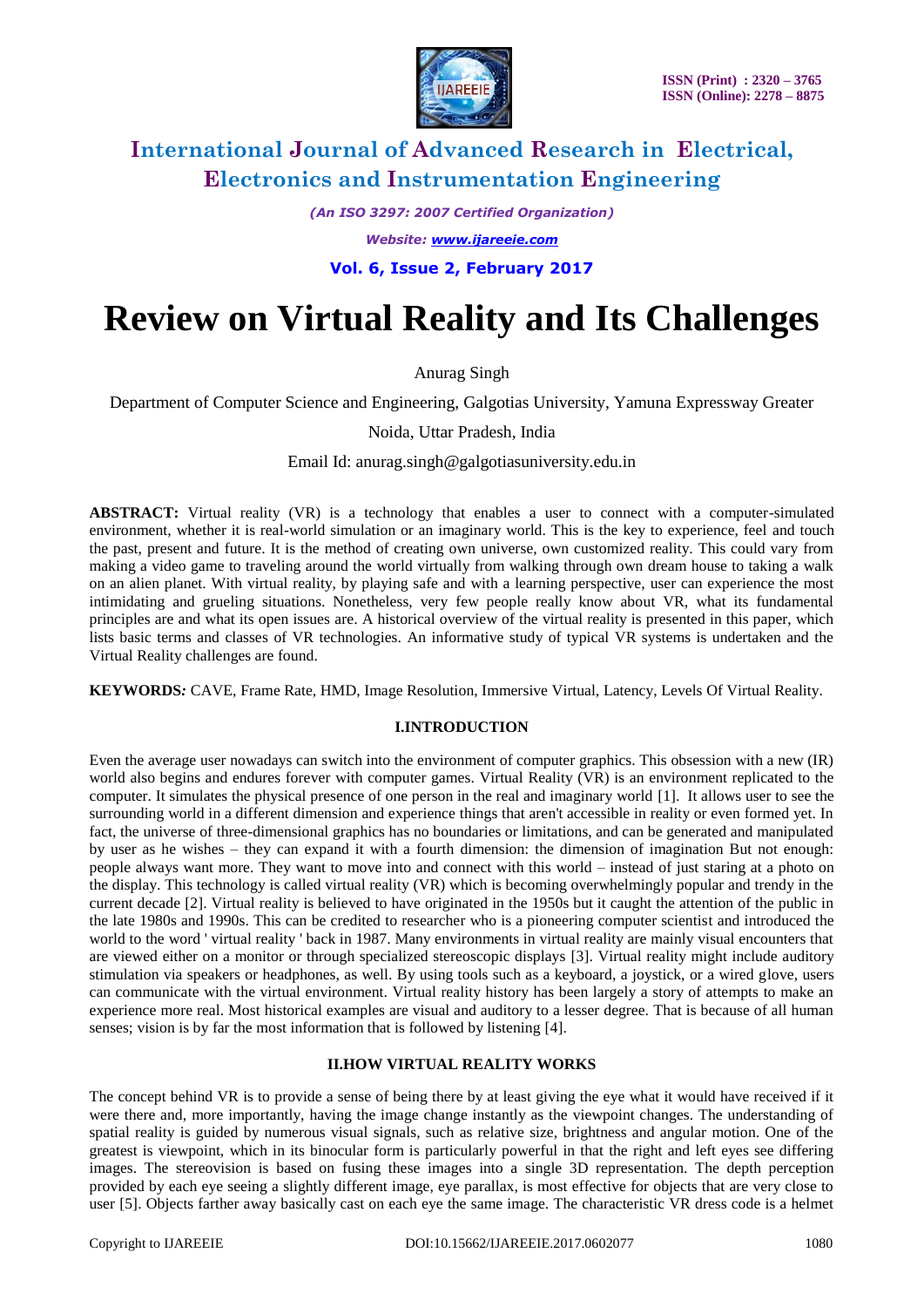

*(An ISO 3297: 2007 Certified Organization)*

*Website: [www.ijareeie.com](http://www.ijareeie.com/)*

### **Vol. 6, Issue 2, February 2017**

with goggle-like displays, one for each eye. Each display provides an image with a slightly different perspective of what user would see if he were there. As he moves his head, the image is rapidly updating so he feels these changes are being made by moving his head (as opposed to the computer actually following your movement, which it is).

#### **III.LEVELS OF VIRTUAL REALITY**

*Non-immersive:* This level is typically encountered on a desktop computer where the virtual world is created without any special use of hardware or other processes. It may be used for the purpose of training. If the equipment is present, it is possible to simulate any scenario, which eliminates any impending dangers. Flight simulators allow pilots to learn and plan for scenarios that cannot be implemented in real-world training or are dangerous and expensive to implement. The impression of being submerged is created by the characters and actions generated by sensitive computers which the user can take [6].

*Sensory-immersive (Semi-immersive):* Real environment modeling plays an important role in this method in various applications of virtual reality, such as robot navigation, construction modeling, and airplane simulation. Within the virtual environment the user can navigate a visual representation of him. A common example is CAVE which is a cube of 10'x10'x9 in which user is surrounded by projected images; this gives the illusion of immersion in the virtual environment.

*Neural-direct (Fully Immersive):* Neural-direct is the basic principle for virtual reality. This kind of Virtual Reality reflects integration into a world where the human brain is connected directly to a database and the current position and orientation of the viewer. This completely neglects the hardware and the physical sense and projects a sensory input directly to the brain while actually projecting the conscious user into the virtual world [7].

### **IV.VIRTUAL REALITY SYSTEM**

Virtual reality technology is a man-machine interface technology that creates environment simulating living and simulates diversified activities such as exploration and environmental interaction.

*Components:* Figure 1 displays most important aspects of the fundamental human (to) machine (to) human interaction loop for every immersive device in virtual reality. The consumer is provided with a head mounted screen, a tracker and, optionally, a tool for manipulation, such as a wand or a 3D mouse in the give figure. As human delivers actions such as strolling, rotating the head to shift his viewpoint, description of the user's behavior data is provided to the computer as an input from the devices input. The computer processes data in real time and returns a suitable result or output which is carried back to the user through output screens [8].



**Fig. 1 Components of Virtual Reality**

- *Design:* A typical VR-system consisting of six main components:
	- 1. Virtual World
	- 2. Simulation Engine
	- 3. Graphics Engine
	- 4. User Interface
	- 5. User Inputs
	- 6. User outputs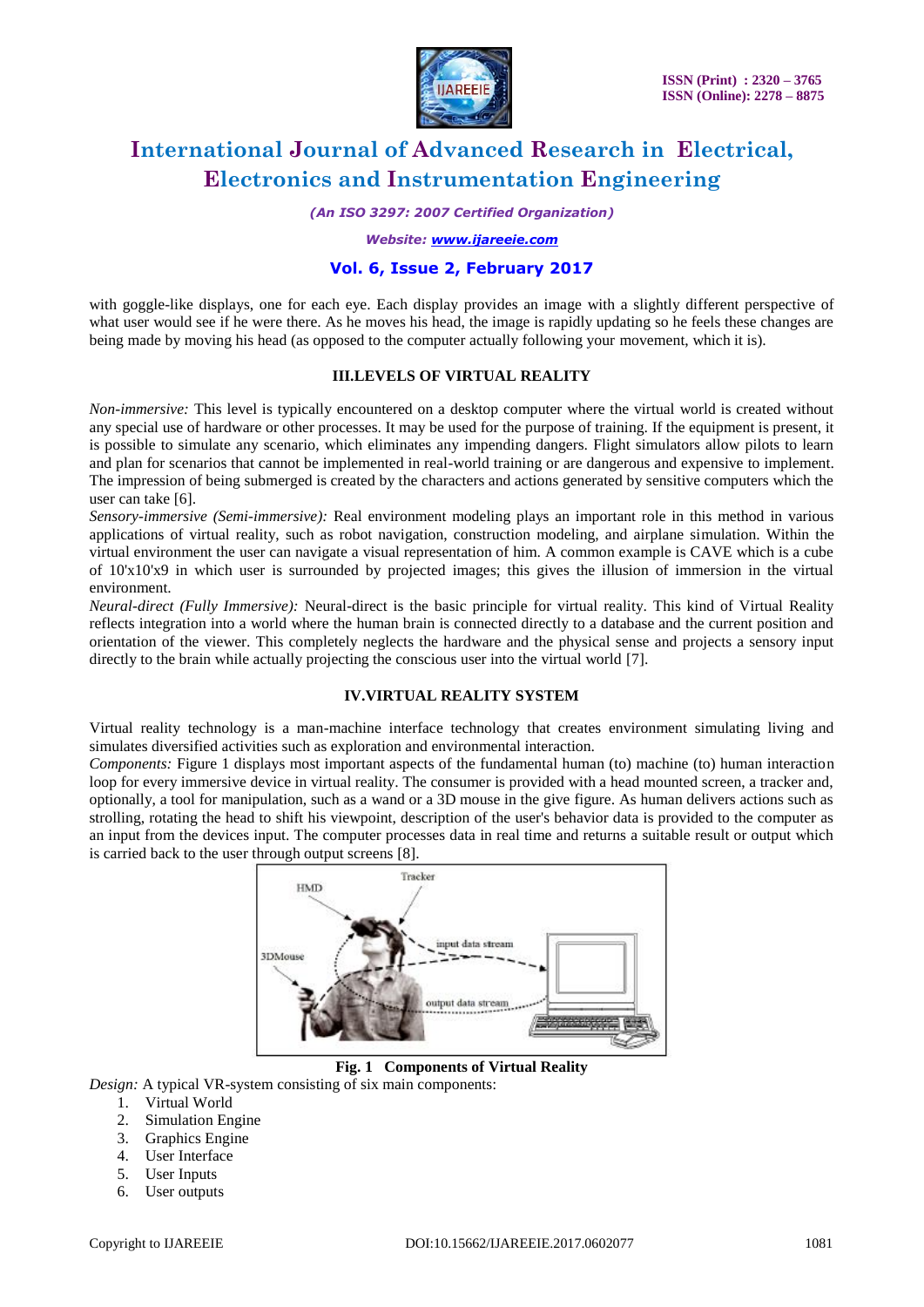

*(An ISO 3297: 2007 Certified Organization)*

*Website: [www.ijareeie.com](http://www.ijareeie.com/)*

### **Vol. 6, Issue 2, February 2017**



**Fig. 2 Internal & External Design of VR**

The virtual reality, graphic engine, simulator systems, and user interface serve as the internal parts; user inputs and user outputs act as Virtual Reality system's external components. The virtual reality consists of a database consisting of scenes with different geometric depictions as well as attributes that user will see inside the environment. The format of such representations depends on the engines used for graphics and simulations. The graphic engine is responsible for creating the picture or vision of what user is actually going to see in the VR environment. This is done mainly by considering the scene database and the current position and orientation of the user in the VR world, which is dependent on the user's head and body movement. The task of the simulation engine is to support, maintain alive and imitate an artificial (virtual) but real-looking environment. It is responsible for taking care of the behavior of the systemcontrolling changes in time and responding to the actions and expressions of the user [9]. It also includes handling any interactions or renders of programmed objects and physical simulation performances. The user interface is a part of the internal components which serves as a middleware that links the virtual environment, simulator engine and graphic engine with input and output devices for the user [10].

#### *Important Factors:*

*(a) Virtual Realism:* Since the primary purpose of virtual environments is to replicate the real world, developers need to learn how to "fool the senses of the user." This challenge is enormously complex: on the one hand they have to give the consumer a true feeling of being submerged, and on the other hand this solution has to be feasible.

*(b) Image resolution:* The computer-generated images are composed of separate pixels or picture elements. These vary in size and number according to the size and pixel density of the display. The pixels cannot be identified distinctly at higher resolutions and therefore the screen appears continuous to the user. Image resolution consists mainly of coloring and color brightness of what the user sees in the VR world. The graphics system has a significant burden as each pixel needs individual handling of its color and intensity to be illuminated.

*(c) Latency:* Latency, also known as lag, is a significant factor that addresses the level of realism and tolerability in the virtual environment. It is the lag caused between the action of the participant and the related response to the request. In the actual world the human senses in different situations are habituated to a certain speed of reaction for their actions. In the simulated setting, it is necessary to maintain that same pace, or the senses of the user becomes confused as the environment interacts with the brain used-to-real-world by the user. If it takes long to give the user some effect in the VR environment, the validity will be lost and the user will be able to take another action in the environment. The aim of each VR setting is, therefore, to keep the latency as low as possible for maximum realism.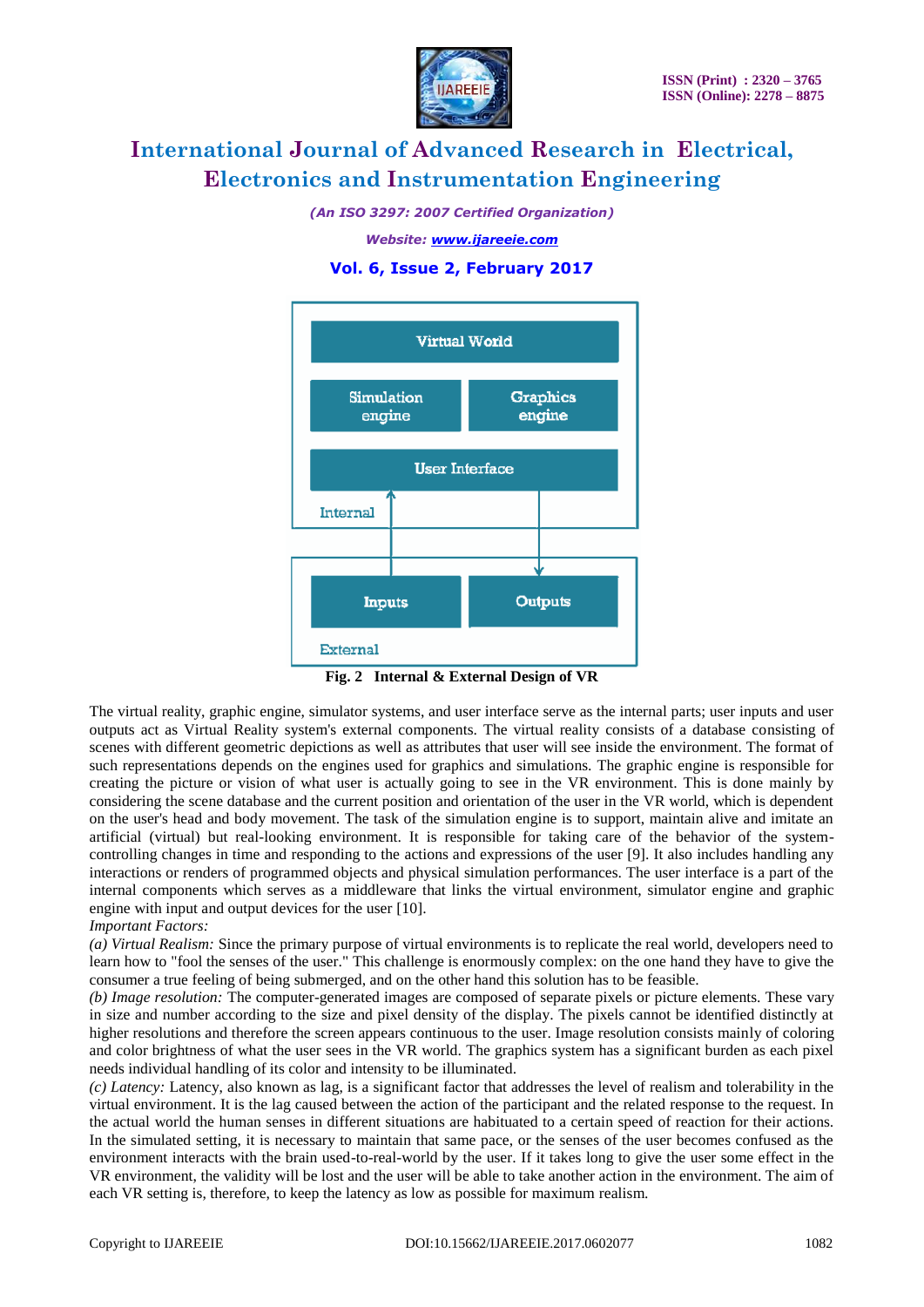

*(An ISO 3297: 2007 Certified Organization)*

*Website: [www.ijareeie.com](http://www.ijareeie.com/)*

## **Vol. 6, Issue 2, February 2017**

*Navigation and Manipulation in VR System:* Manipulating tasks requires choosing and moving objects. Users need to manipulate virtual objects with direct hand manipulation that allows users to relocate the object or to reorient it. After selecting the piece, the user must be able to move, rotate, scale, change attributes etc. This is done by identifying unique push buttons or hand gestures.

There are two main components of navigation tasks:

- (a) Travel
- (b) Way-Finding.

#### **V.CHALLENGES FOR VIRTUAL REALITY SYSTEM**

It's been a tradition that the number of problems has increasingly risen with technological advances.

*Cost:* Great work is involved in designing Virtual Reality systems. Creating the ultimate of virtual environments requires intricate geometric modeling and integrating countless functionality for realistic experience. Nonetheless, installing just a simple virtual environment with limited functionality, privacy, and scene databases is costing \$250,000 at present.

*Usability:* In the virtual environment a user must be able to perceive and interact with information just like in the real world. But, it is very complex to include these features, as it requires accounting for different ways of representing information. Lots of power is spent on choosing which content structure is suitable for the activity of the user that needs to be performed in the specific virtual setting.

*Modeling Software:* Users can only participate in the virtual worlds through computer screens available in the current commercially systems. As a result, the user is not given the freedom to explore the world with a 360 degree view. The involvement of the user in the virtual setting is therefore limited by the screen size. Building an aircraft or spacecraft prototype and simulating through a particular terrain is one thing, but at the current point, using VR to model the universe and make trips to other planets is beyond reach. There are restrictions to how the brain works in the form of raw processing power, graphics and even understanding.

*Dynamic Programming:* Creating the virtual world is not only restricted to the design and modeling component of the environment, but also involves the interface with which the user can interact in the environment and how the feedback will be given to the user. To do this, they need to learn the awareness of the dynamism of the human brain – what are the brain's anticipated reaction times, how the eyes will experience the world, how the consumer will feel the objects, etc.

#### **VI.CONCLUSION**

There have been a lot of developments using VR and VR technologies. VR has spread across all aspects of human endeavors, including manufacturing / business, discovery, defense, recreation and medicine. The exciting VR sector has the potential to change human lives in many different ways. Now humans use mail or conference to connect while the person is not sitting with him but it doesn't matter because of technology. This technology gives immense opportunity to explore the 3D universe and your own imagination. VR technology is now widely known in science technological advancement as a major breakthrough.

#### **REFERENCES**

[1]F. Aliyu and C. A. Talib, "Virtual Reality Technology," Asia Proc. Soc. Sci., 2019, doi: 10.31580/apss.v4i3.856.

[2]T. Rose, C. S. Nam, and K. B. Chen, "Immersion of virtual reality for rehabilitation - Review," Applied Ergonomics. 2018, doi: 10.1016/j.apergo.2018.01.009.

[3]M. I. Berkman, "History of Virtual Reality," in Encyclopedia of Computer Graphics and Games, 2018.

[4]J. Jerald, "What Is Virtual Reality?," in The VR Book, 2015.

[5]M. Okechukwu and F. Udoka, "Understanding Virtual Reality Technology: Advances and Applications," in Advances in Computer Science and Engineering, 2011.

[6]T. D. Parsons et al., "Virtual reality in pediatric psychology," Pediatrics, 2017, doi: 10.1542/peds.2016-1758I.

[7]K. Kilteni, R. Groten, and M. Slater, "The Sense of Embodiment in virtual reality," Presence: Teleoperators and Virtual Environments. 2012, doi: 10.1162/PRES\_a\_00124.

[8]P. Halarnkar, S. Shah, H. Shah, H. Shah, and A. Shah, "A Review on Virtual Reality," Int. J. Comput. Sci. Issues, 2012.